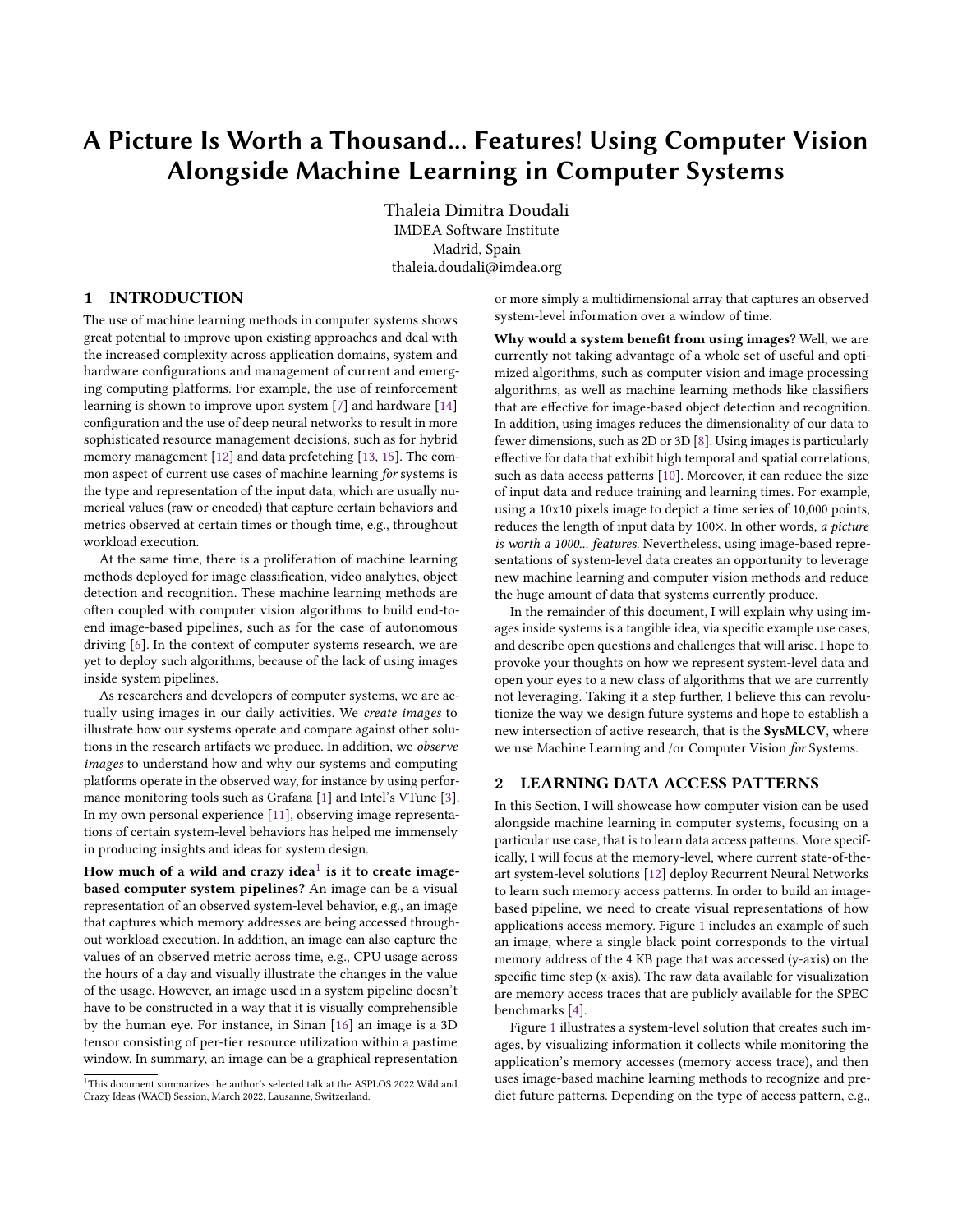<span id="page-1-0"></span>

Figure 1: An image-based system for learning, recognizing and predicting memory access patterns.

sequential, strided, random, a system may choose to take a difference decision regarding its machine learning-based pipeline, or make a resource management decision, such as to allocate, move or free up memory. Next, I describe the role of the proposed system's subcomponents and open problems, challenges and opportunities that arise when building an image-based system pipeline.

# <span id="page-1-1"></span>2.1 Visualization

As mentioned before, creating images reduces the dimensionality of the overall sequence of memory accesses, thus certain patterns may become less visible in a limited 2D space projection. This is particularly the case for long-running applications with large memory footprints, where creating a single image for the whole workload execution results in an all black image, since there can be millions of memory accesses that are now projected in an e.g., 128x128 pixel image. This raises the following challenges and opportunities.

#### Open Problems:

- How many images to create per workload, how often in time to capture and visualize the access patterns?
- How to determine what size and resolution the images should have? Small images are better for faster image processing, but how much information should they contain to properly visualize it? Do we want clear lines or just trends?
- Are we creating colored, grayscale or black-and-white images?
- What metadata to associate with the image? For example, we could include the workload information, the level of storage hierarchy of the data accesses (cache, memory, disk), the total size of the memory footprint (y-axis) and workload execution time (x-axis). What is the size of th amount of metadata?
- What storage schema is most efficient, depending on the total number of created images and its metadata?
- How to build operating system-, library-, compiler-, runtimelevel support for providing the raw data and frequency of creating such images.

## 2.2 Pattern Recognition

Machine learning algorithms for pattern recognition are trained over labeled data sets, such as ImageNet [\[2\]](#page-2-13) and CIFAR-10[\[5\]](#page-2-14) that properly mark and label a pattern or object with its corresponding class. Can we build such a dataset with images of data access patterns? Such a dataset will not only enable the use of pattern recognition methods, but also be a valuable contribution to the academic community. Even just observing the images and getting insight is a useful contribution. Here are the challenges and opportunities raised.

## Open Problems:

- What classes to define for labeling data access patterns?
- What labeling guidelines to provide for community contributions to the public dataset?
- Which classifiers to use for pattern recognition?
- What is the impact of a misclassified / unrecognized pattern?
- Will operating system-, library-, compiler-, runtime-level support help in properly marking and labeling the patterns?

# 2.3 Pattern Prediction

As the image-based pipeline is creating images of data access patterns throughout workload execution, we now have a sequence of such images, that is nothing else but a video! Therefore, we can now leverage machine learning algorithms that predict the next frame of a video to predict the next frame, i.e., image of data access patterns, for a particular workload. This raises the following challenges and opportunities.

#### Open Problems:

- How does such a solution compare to current ML-based methods that predict raw data and a non-ML method? Metrics to consider can be the prediction accuracy, training and inference times and the effect on the system's end decision-making.
- What is the impact of a mispredicted pattern?
- What is the granularity of machine learning model training? Do we train a system-level model that learns all patterns, an application-level model or a pattern-level model?
- How does the system operation interval overlap with the training periods?

## 2.4 Summary

In summary, I presented how images can be used to build purely image-based system pipelines for the purpose of learning memory